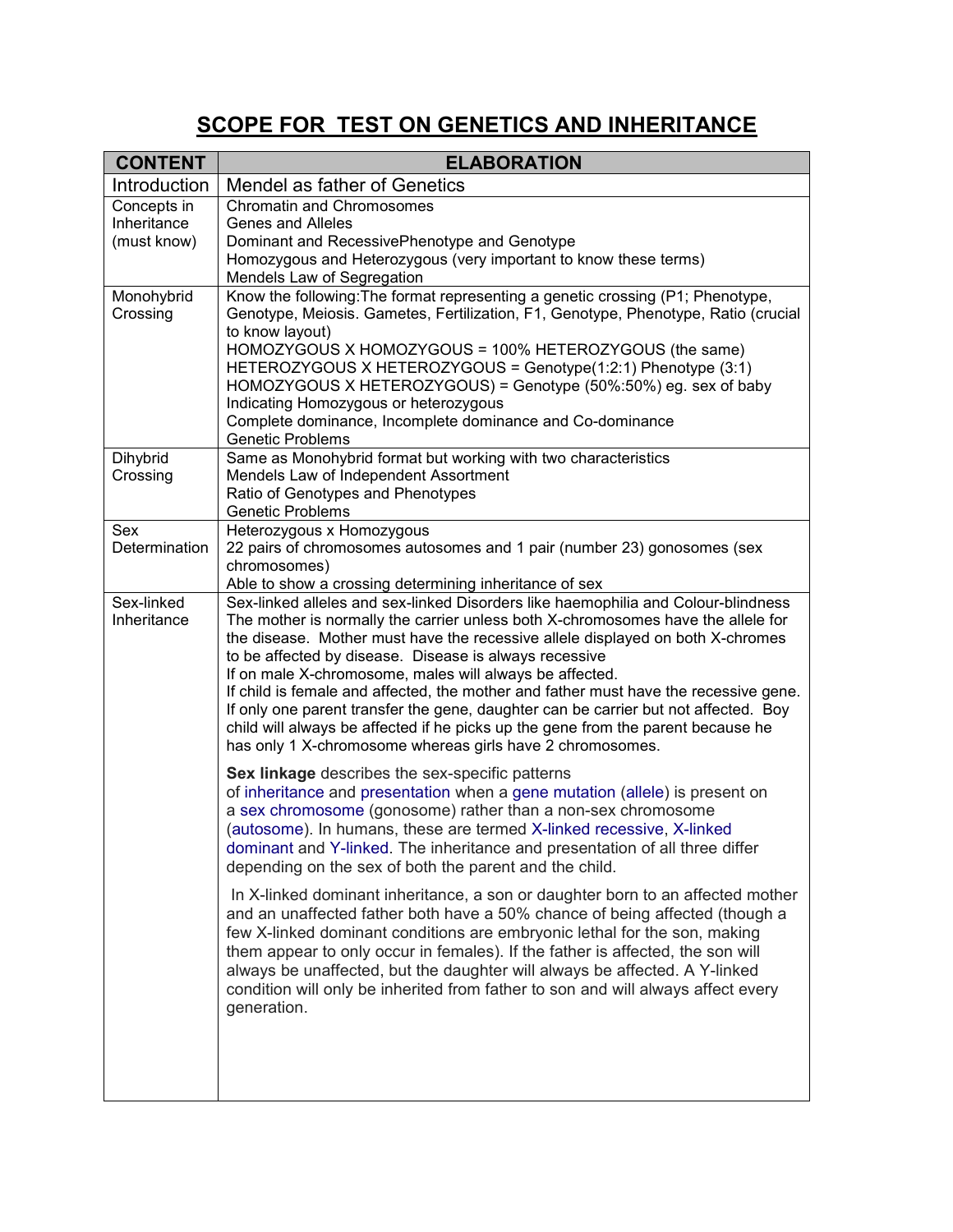| <b>Blood</b><br>Grouping | There are different blood groups influenced by the multiple alleles; Blood group A;<br>Blood group B; Blood Group AB and Blood group O                                                                                                                                                   |                                       |                  |          |                                                     |                            |        |  |  |
|--------------------------|------------------------------------------------------------------------------------------------------------------------------------------------------------------------------------------------------------------------------------------------------------------------------------------|---------------------------------------|------------------|----------|-----------------------------------------------------|----------------------------|--------|--|--|
|                          |                                                                                                                                                                                                                                                                                          |                                       | Blood Type       | Genotype |                                                     | Can Receive<br>Blood From: |        |  |  |
|                          | Phenotype<br>(Blood type)                                                                                                                                                                                                                                                                | Genotype                              |                  | Α        | i^i<br>$i^A i^A$                                    | AA<br>AO                   | A or O |  |  |
|                          | Type A                                                                                                                                                                                                                                                                                   | $I^A I^A$<br>Οſ<br>I <sup>A</sup> i   |                  | в        | $i^{\mathsf{B}}i$<br>$i^{\mathsf{B}}i^{\mathsf{B}}$ | 88<br><b>BO</b>            | B or O |  |  |
|                          | Type B                                                                                                                                                                                                                                                                                   | $I^B I^B$<br>or<br>I <sup>B</sup> i   |                  | AB       | $i^A i^B$                                           | AB                         | A, B,  |  |  |
|                          | Type AB                                                                                                                                                                                                                                                                                  | $I^A I^B$                             |                  |          |                                                     |                            | AB, O  |  |  |
|                          | Type O                                                                                                                                                                                                                                                                                   | i i                                   |                  | O        | ii                                                  | OO.                        | O      |  |  |
|                          | Inheritance of the ABO Blood System in Humans                                                                                                                                                                                                                                            |                                       |                  |          |                                                     |                            |        |  |  |
|                          |                                                                                                                                                                                                                                                                                          | $I^A$<br>ıв                           | i                |          |                                                     |                            |        |  |  |
|                          | $\mathbf{r}$                                                                                                                                                                                                                                                                             | $I^A$ $I^A$<br>JΑ β                   | Ι <sup>Α</sup> i |          |                                                     |                            |        |  |  |
|                          | $I^B$                                                                                                                                                                                                                                                                                    | Ι <sup>Β</sup> Ι <sup>Α</sup><br> B B | lBi              |          |                                                     |                            |        |  |  |
|                          |                                                                                                                                                                                                                                                                                          | $i \, I^B$<br>i IA                    | İΙ               |          |                                                     |                            |        |  |  |
|                          | Genetic problems involving inheritance of blood type. Must be able to ascertain<br>parenthood to correct child                                                                                                                                                                           |                                       |                  |          |                                                     |                            |        |  |  |
|                          | <b>Blood Type Problem</b>                                                                                                                                                                                                                                                                |                                       |                  |          |                                                     |                            |        |  |  |
|                          | Three children recently born in a hospital were<br>accidently mixed up. The blood types of the parents<br>involved are given along with the blood types of the<br>infants. Determine which baby belongs with which<br>parents, and explain your reasoning for the decisions<br>you made. |                                       |                  |          |                                                     |                            |        |  |  |
|                          | Mother and Father<br><b>Babies</b><br>Type A & Type B<br>Child x<br>Type A<br>Parents #1<br>Type O & Type AB Childy<br>Parents #2<br>Type O<br>Parents #3 Type B & Type O<br>Child z<br>Type AB                                                                                          |                                       |                  |          |                                                     |                            |        |  |  |
|                          | Paternity testing through blood grouping and DNA profiling                                                                                                                                                                                                                               |                                       |                  |          |                                                     |                            |        |  |  |
| Genetic /<br>Pedigree    | Able to do genetic / pedigree traces of inheritance of characteristics over many<br>generations                                                                                                                                                                                          |                                       |                  |          |                                                     |                            |        |  |  |
| Lineages                 | Interpretation of pedigree diagrams                                                                                                                                                                                                                                                      |                                       |                  |          |                                                     |                            |        |  |  |
| Genetic Links            | Mutations in mitochondrial DNA used in tracing female a ncestry (Evolution)                                                                                                                                                                                                              |                                       |                  |          |                                                     |                            |        |  |  |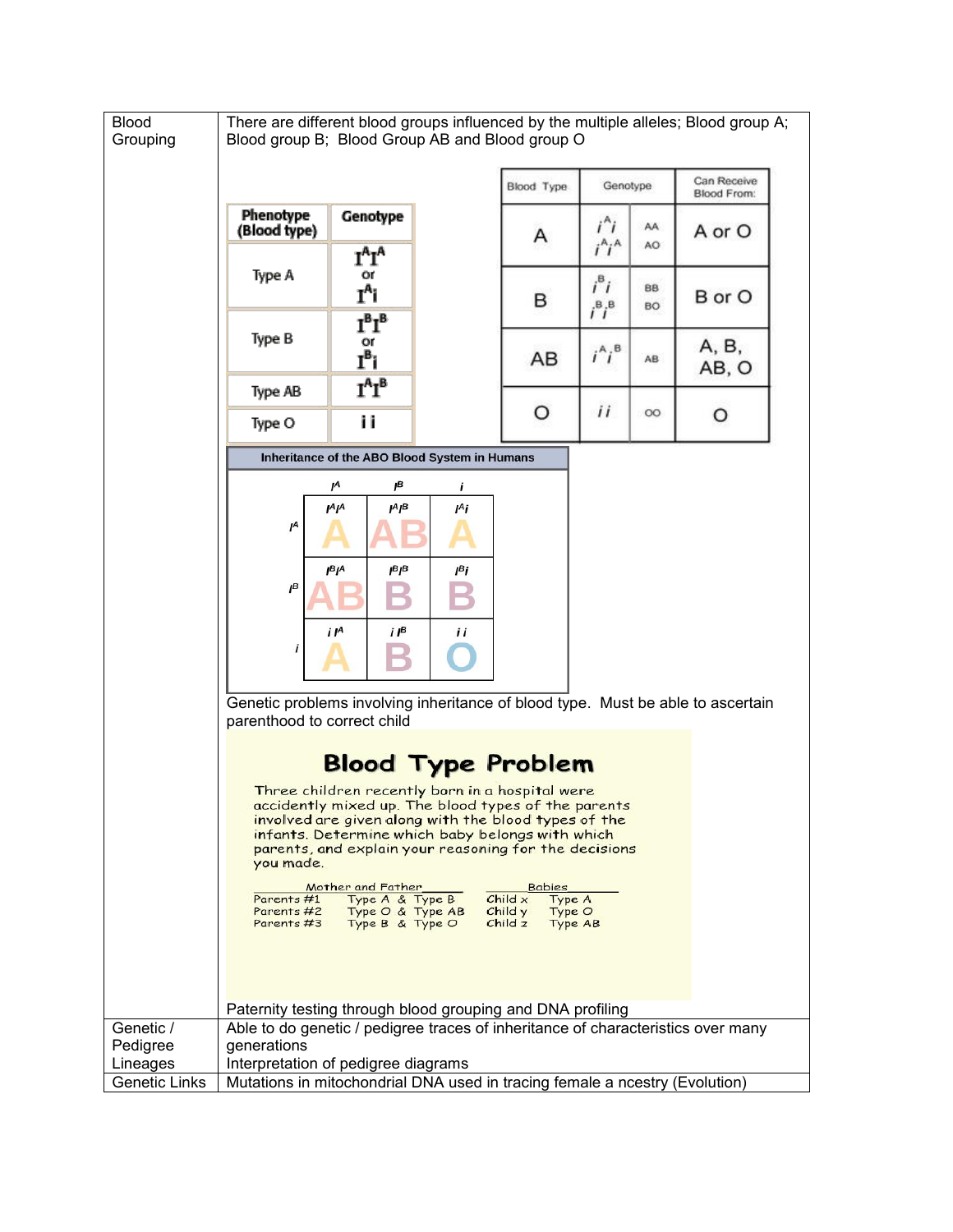## **TERMINOLOGY – Term and meaning**

| <b>Term</b>       | <b>Meaning/Definition</b>                                                                  |
|-------------------|--------------------------------------------------------------------------------------------|
| <b>Ichromatin</b> | Tangled network of chromosomes located within the nucleus                                  |
| lchromatid        | The individual threads that form a chromosome                                              |
| centromere        | Structure joining two threads of a chromosome                                              |
| Inucleolus        | Structure in the nucleus responsible for forming ribosomal RNA                             |
| nucleoplasm       | That part of the protoplasm within the nucleus                                             |
| cytoplasm         | That part of the protoplasm outside the nucleus.                                           |
| ribosome          | Structure that is the site of protein synthesis                                            |
| <b>Gene</b>       | Segment of a chromosome that controls each characteristic                                  |
| hereditary        | Characteristics that are passed from parents to offspring                                  |
| <b>DNA</b>        | Nucleic acid that is a constituent of chromosomes                                          |
| Helix             | Natural shape of a DNA molecule                                                            |
| <b>RNA</b>        | Type of nucleic acid that occurs as a single strand / nucleic acid that<br>contains uracil |
| nucleotide        | Building blocks of nucleic acids consisting of a sugar, a base and a<br>phosphate          |
| replication       | The formation of an exact copy of the DNA in a cell                                        |
| template          | The original strand upon which a new strand is developed                                   |
| complementary     | The new strand that is made based on the sequence of nucleotides on the                    |
| strand            | template                                                                                   |
| cytosine          | The base that pairs off with guanine                                                       |
| thymine           | The base that pairs off with adenine                                                       |
| uracil            | The base found in RNA and not DNA                                                          |
| Hydrogen bonds    | The chemical bonds which link base pairs in the DNA molecule                               |
| enzyme            | A protein that speeds up a chemical reaction / a catalyst                                  |
| codon             | The three adjacent bases found on a DNA or m-RNA molecule                                  |
| anticodon         | The three adjacent bases found on a t-RNA molecule that will determine<br>which            |
|                   | amino acid will be brought to the ribosome                                                 |
| transcription     | The synthesis of m-RNA from a DNA template                                                 |
| translation       | The process of converting the information carried by m-RNA to the correct                  |
|                   | sequence of amino acids to form a particular protein                                       |
| synthesis         | Building up of separate parts into a whole                                                 |
| Condensation      | When large molecules are made from simple molecules with the release of                    |
| reaction          | water                                                                                      |
| Amino acid        | The basic building block of a protein molecule                                             |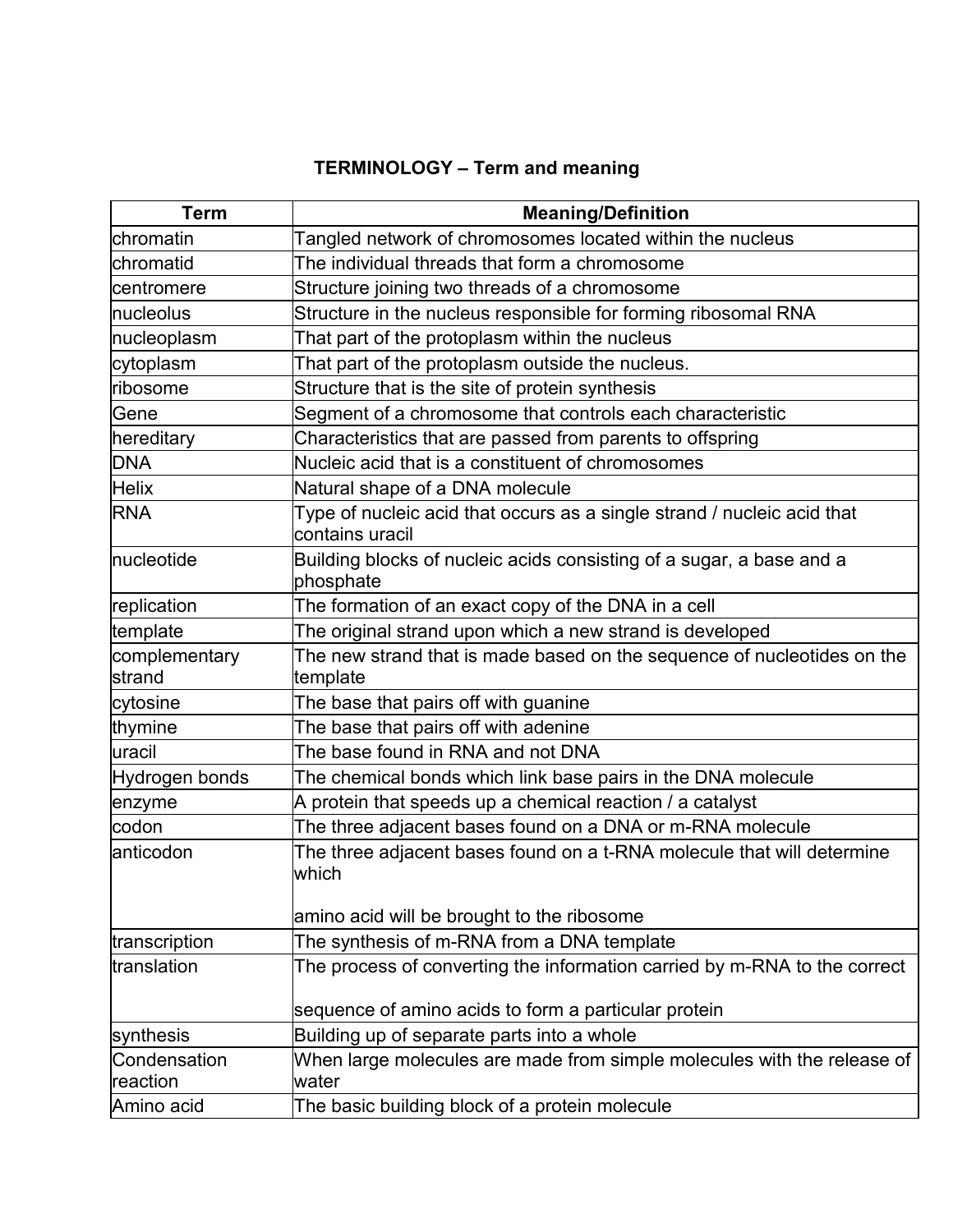| Peptide link    | A link between two adjacent amino acids       |
|-----------------|-----------------------------------------------|
| <b>Imonomer</b> | A single unit that makes up a larger molecule |